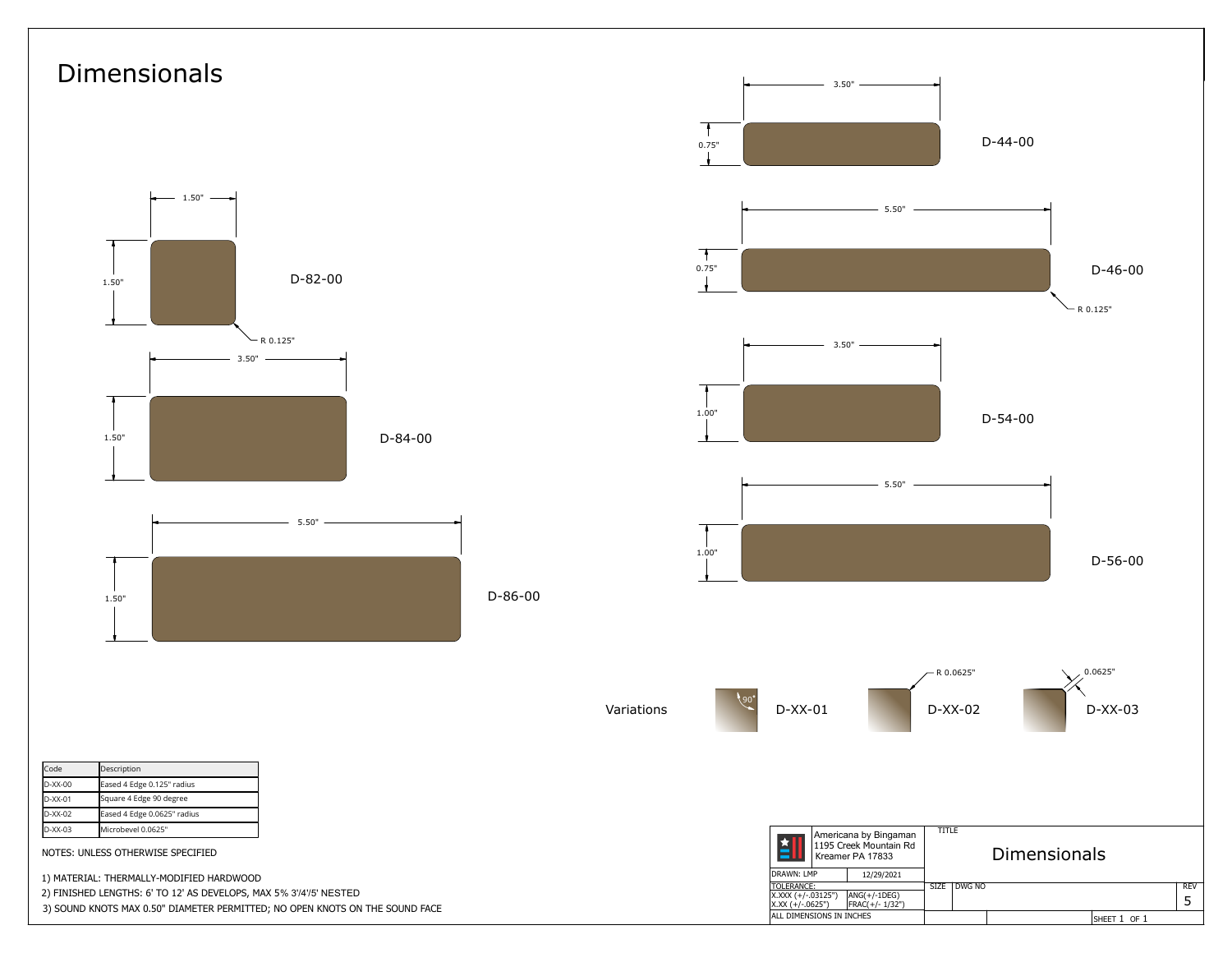## Decking

Mantis compatible











| <b>Code</b> | Description                          |  |  |  |  |
|-------------|--------------------------------------|--|--|--|--|
| M-XX-01     | Mantis Groove one edge               |  |  |  |  |
| M-XX-02     | Mantis Groove & Groove               |  |  |  |  |
| M-XX-03     | No Grooves Anti-Slip                 |  |  |  |  |
| M-XX-04     | Mantis Groove one edge, Anti-Slip    |  |  |  |  |
| M-XX-05     | Mantis Groove & Groove, Anti-Slip    |  |  |  |  |
| lM-XX-XX-EM | with Structural End Match (optional) |  |  |  |  |



NOTES: UNLESS OTHERWISE SPECIFIED

1) MATERIAL: THERMALLY-MODIFIED HARDWOOD

2) FINISHED LENGTHS: 6' TO 12' AS DEVELOPS, MAX 5% 3'/4'/5' NESTED

3) SOUND KNOTS MAX 0.50" DIAMETER PERMITTED; NO OPEN KNOTS ON THE SOUND FACE

4) GROOVES COMPATIBLE WITH MANTIS 396 CLIP SYSTEM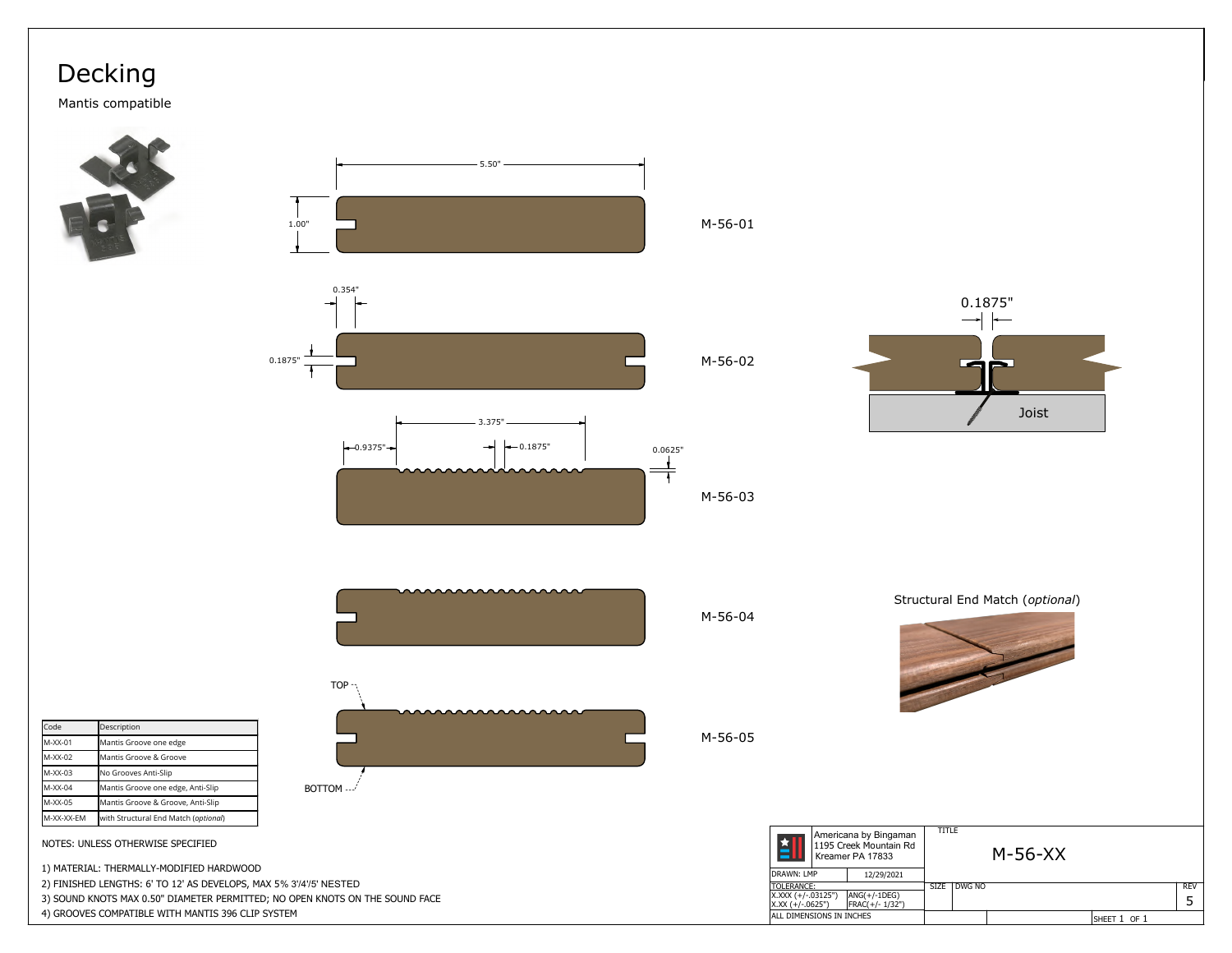